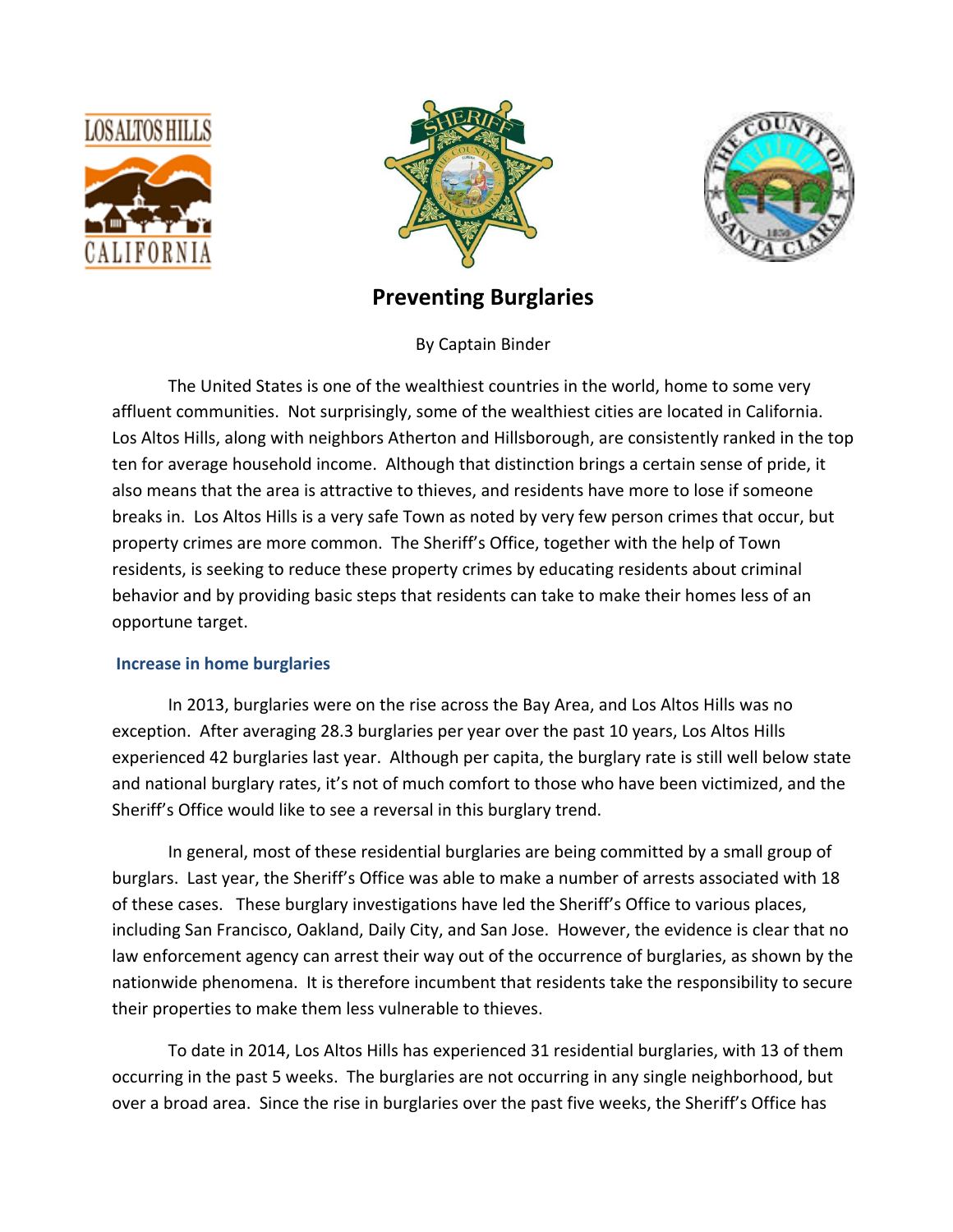stepped up patrols with both marked and unmarked units, and detectives continue to follow up on all leads. The Sheriff's Office is also using a Crime Analyst in conjunction with other technology to assist in identifying potential burglars targeting the area. But residents must still be vigilant to call in all suspicious behavior in their neighborhoods, and to shore up their homes against burglars.

### **The Modus Operandi, or "M.O."**

The modus operandi of neighborhood burglars is pretty consistent when it comes to residential burglaries. Most burglars drive through neighborhoods looking for homes which appear that no one is home and that have few obstacles to get inside. When a burglar sees a potential target house, many times they will knock on the front door to see if there's an answer. If no one is home, they will then walk the perimeter of the house, checking for unlocked windows or doors as they go. In approximately 1/3 of California burglary cases, burglars enter through an unlocked window or door and do not have to force entry. In Los Altos Hills, the rate is closer to 2/3 of cases. Once the burglar gets into the house, the burglars spend less than ten minutes looking for valuables. Burglars mostly look for small items with high value such as jewelry, laptops, smart phones, cash, etc. Women's designer bags are also popular, and burglars will sometimes take financial items for identity theft, including checkbooks, credit cards, statements, or identification. A second or third person may be waiting in the getaway car down the street or around the corner. Once the burglary item is taken, the person inside will call their partner, who will then pick up the person in front of the house or nearby. The goal of most burglars is to steal property, not to commit a person crime if interrupted by the home owner.

#### **Preventing home burglaries**

Despite a number of arrests made by the Sheriff's Office, there's no shortage of burglars to fill the void. Therefore, it is imperative for residents everywhere, including Los Altos Hills, to take steps to protect their homes and property. Gone are the days of leaving the front door unlocked or a bathroom window open for fresh air while no one is home. The Sheriff's Office is asking residents to take basic precautions to reduce the chances of becoming a victim.

Burglars like the path of least resistance and they don't want to get caught, so the goal is to make it difficult for a burglar to break in, and to draw attention to them if they do. In simplest terms, this can be done by locking up your house and setting an alarm. Residents should also take advantage of surveillance technology by posting cameras in key areas around their homes. The Sheriff's Office made three arrests of Los Altos Hills burglars earlier this year with the help of surveillance footage received from residents. See list of burglary prevention tips at the end of this article for further information to help prevent you from becoming a victim.

#### **After a break in**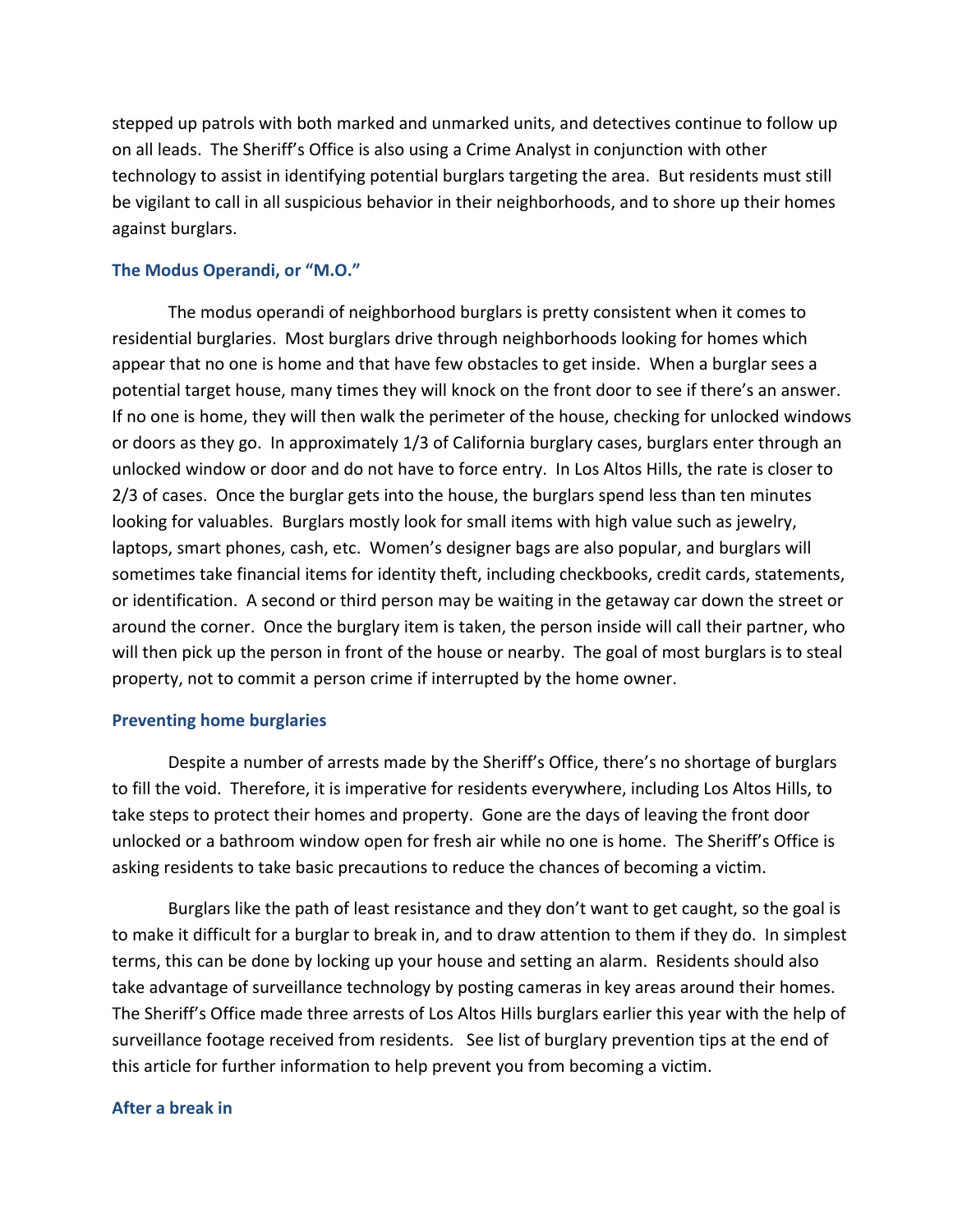If you arrive home and see that someone has burglarized your house, step back out and call the Sheriff's Office immediately. The Sheriff's Office will respond and check your house to make sure no one is still inside. After making sure the burglars are gone, deputies will inspect the home to try to determine the ingress and egress points of the suspect. Because the Sheriff's Office is a full service police agency, deputies will dust for fingerprints if it appears the suspect didn't use gloves. The deputy will also take a statement from you to determine the time element of the burglary, as well as any items that you immediately recognize as being missing. You will have more time to inventory your house and get back to the deputy at a later time with an itemized list. It is very important to provide the serial numbers to the deputy for any items that have serial numbers. This will require you to have the list of serial numbers filed away beforehand since the items will be gone. The deputy will enter the serial numbers into a California stolen property data base so that there's a higher chance of recovery. The Sheriff's Office also recommends taking pictures of valuable and unique items beforehand. Sheriff's detectives will share these photos with detectives of other local police agencies so that law enforcement can be on the lookout for the stolen property, which sometimes shows up in a criminal's car or house while deputies are conducting other enforcement operations.

### **Neighborhood Watch programs**

One of the oldest and most effective crime prevention tools is establishing a Neighborhood Watch group. The primary purpose of this program is to promote awareness and communication across the community. The program, in tandem with Nextdoor, leverages the familiarity and knowledge neighbors have about their community. When an incident takes place, residents are notified and can be vigilant for further unusual activity. This increased communication can sometimes cause residents to believe there's an epidemic of crime, when in actuality they're merely becoming more aware that crime does occur. The hope is that residents will not panic, but rather become more astute about the activity in their neighborhood so that they can call in any and all suspicious behavior and prevent potential crimes. Residents can call in suspicious behavior by dialing 9‐1‐1.

Information about setting up a neighborhood watch program can be found at the National Neighborhood Watch Institute's website at www.nnwi.org. The Sheriff's Office also meets with neighborhood watch groups to support the group and to provide safety tips residents can put into practice. Signage can be put in place to put burglars on notice that residents are looking out for suspicious behavior and reporting it to the police.

## **Crime Prevention Forum**

One of the ways that the Sheriff's Office has sought to educate residents is by holding Crime Prevention Forums in conjunction with the Town of Los Altos Hills. The Sheriff's Office has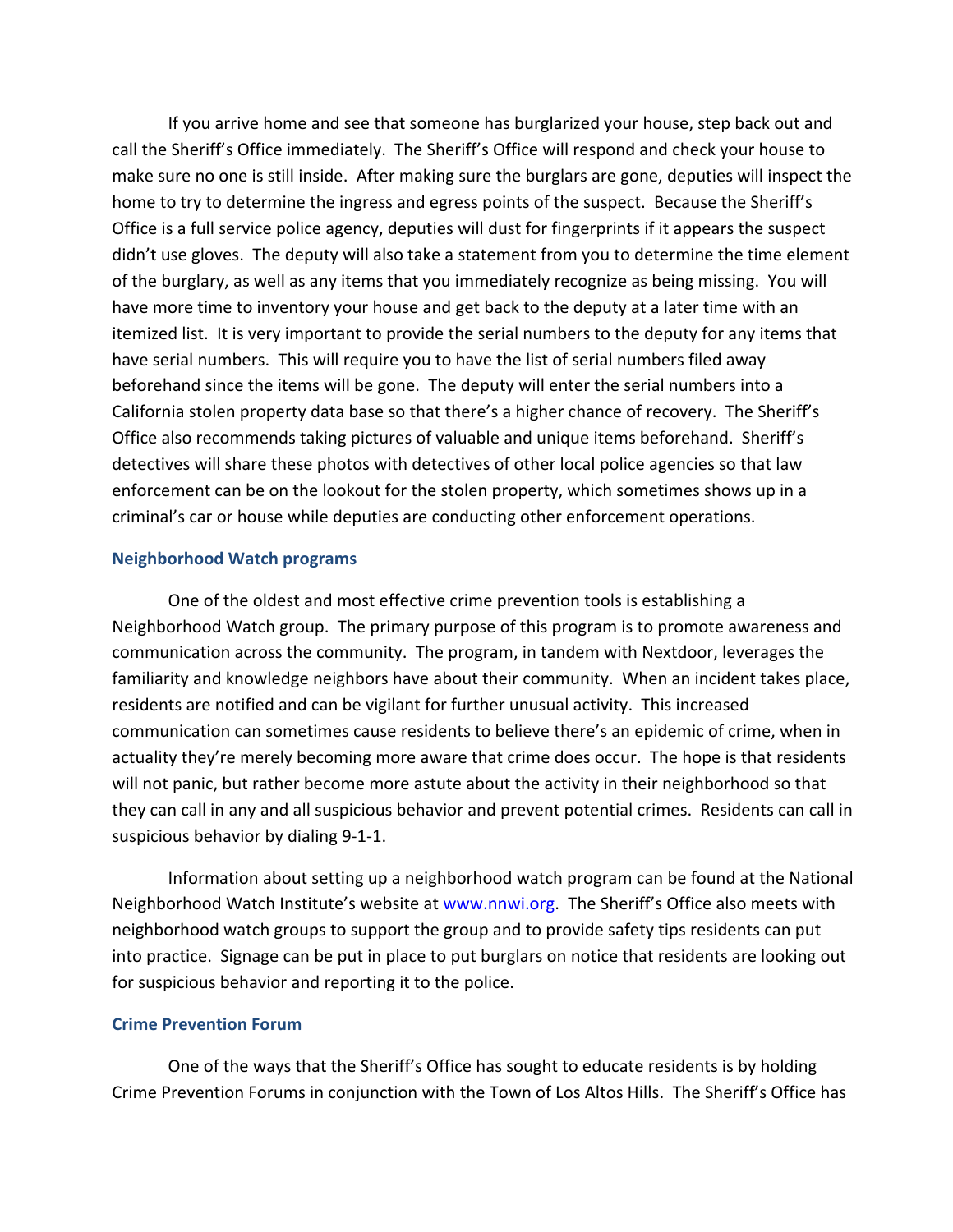been pushing out burglary prevention information for years, and our most recent meeting was in April of 2014. Due to the recent rash of burglaries, the Sheriff's Office and Town of Los Altos Hills are planning another informational seminar in September to help residents protect themselves from becoming a victim of burglary. Once the final date is determined, a notification will be posted on Nextdoor.com and a post card will be mailed to Town residents.

Please take a moment to read the burglary prevention tips below since they can greatly reduce your odds of becoming a victim.

# **BURGLARY PREVENTION TIPS:**

- 1. Secure Doors and Windows‐ Dead bolts will help fortify your front door; also be sure to close and lock ALL windows, even on a second story. If you have a gate on the side of your home or at the front of your driveway, keep that closed and locked as well.
- 2. Home Security System‐ Besides valuable property inside of your house, there's also personal identifying information including checks, credit card statements, or passports that burglars might take. Consider installing a home security system, to include an audible alarm and surveillance cameras. Alarms do no good if they're not turned on, so get into the practice of setting them when you leave the house. Also, be mindful of false alarms since these require a police response and a  $3<sup>rd</sup>$  false alarm will trigger a fine from the Town.
- 3. Motion Sensor Lights‐ Have motion sensor lights on the outside of your home. Also consider putting at least 2 indoor lights on timers for extended absences, which will give the illusion to burglars that someone is home.
- 4. Stop deliveries including mail and the newspaper when you're away on vacation. These are notices to burglars that no one is home. You might also ask a trusted neighbor to collect them in your absence.
- 5. Call 9-1-1 or (408) 299-2311 (non-emergency) regarding all suspicious behavior. Residents have the best familiarity with what is normal behavior and activity for their neighborhood. Don't hesitate to report any and all suspicious behavior.
- 6. Solicitors and unexpected knocks at your door‐ Burglars will sometimes knock on the front door to see if anyone's home before breaking in. Always let them know someone is home by answering through the door, but it's not necessary to open the door. Also, the Town and County require a permit for solicitors, so be sure to call the Sheriff's Office so we can make contact with the solicitors to check for a permit. If a solicitor or person at the door is persistent, let them know that you called 9-1-1. If possible, take note of the person's clothing description and any vehicles associated, including license plates.